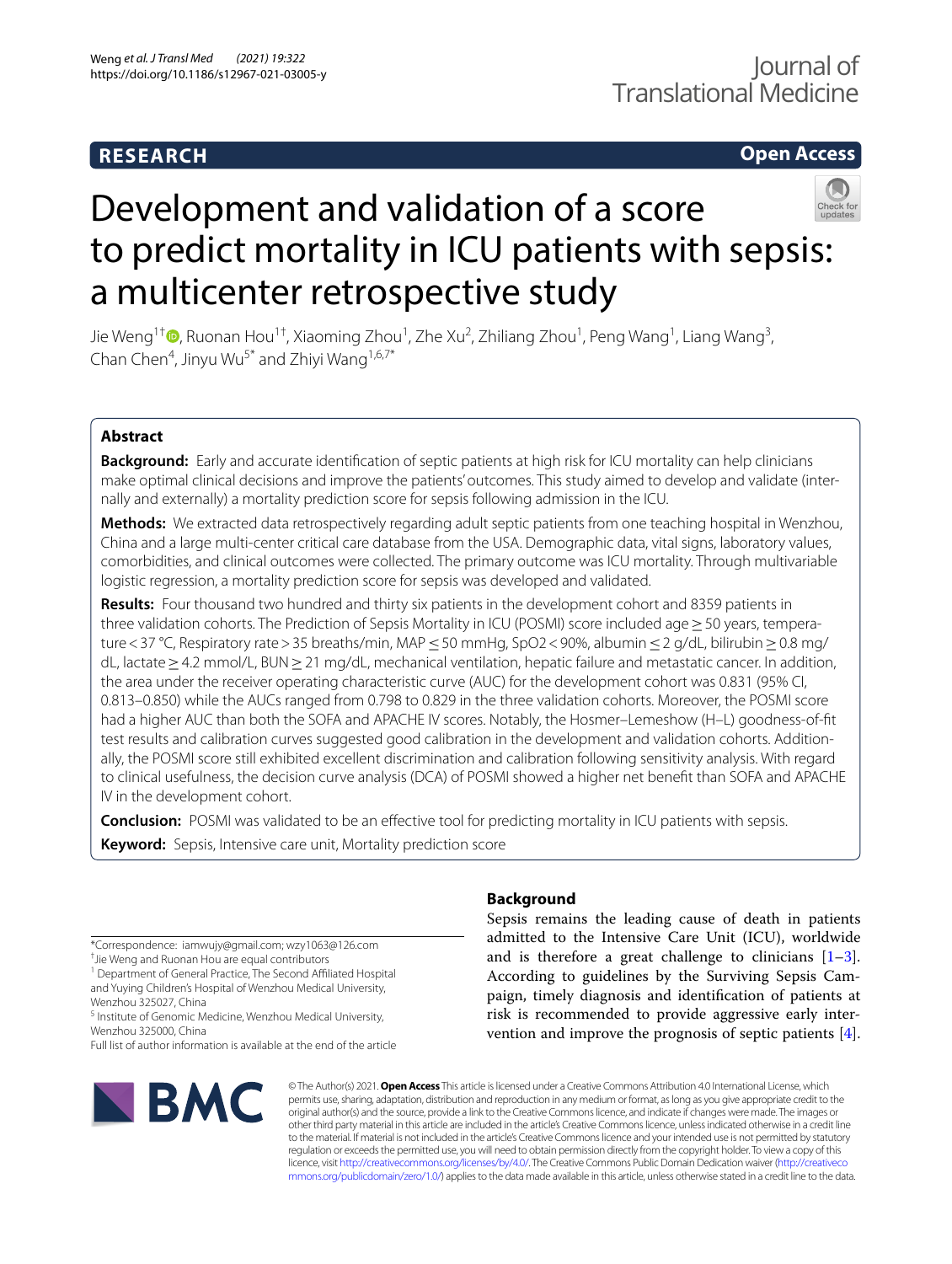Therefore, early recognition of septic patients at high risk is essential for reducing fatality. Additionally, it is necessary to build a reliable predictive system for clinicians to improve the patients' outcomes given that sepsis is a complex, heterogeneous disease associated with high morbidity and mortality. Moreover, trustworthy clinical management strategies can be provided for critically ill patients, with the assistance of various predictive systems.

Prediction of mortality in sepsis continues to be the main focus of critical care medicine. In addition, accurate clinical risk prediction models can objectively estimate disease severity and stratify patients according to the risk of death. They may also alert clinicians and allow for timely identifcation of high-risk populations that require aggressive management and intervention. Consequently, several predictive systems have been developed to date, including the Acute Physiology and Chronic Health Evaluation (APACHE) II and IV scores [\[5](#page-10-3), [6](#page-10-4)], Simplifed Acute Physiology Score (SAPS) II and III [\[7](#page-10-5), [8](#page-10-6)], Sequential Organ Failure Assessment (SOFA) score [\[4](#page-10-2)], Predisposition, Insult/Infection, Response and Organ Dysfunction (PIRO) [[9\]](#page-10-7) and the Charlson comorbidity index [[10\]](#page-10-8). Although these scores have been applied widely in a variety of patient groups, especially those who are critically ill, they may exhibit poor sensitivity or/ and specifcity and low reproducibility when applied to some specific diseases  $[11]$  $[11]$ . Notably, there are currently no risk prediction systems available specifcally for septic patients.

Therefore, the present study attempted to develop and validate (both internally and externally) a mortality prediction score based on clinical and laboratory data from more than 200 hospitals, to estimate mortality in ICU patients with sepsis. The study also compared the prediction performance of the score with that of the APACHE IV and SOFA scores. It was hypothesized that the risk prediction score developed by the study would more accurately predict the risk for sepsis than both the APACHE IV and SOFA scores, hence being more benefcial to septic patients.

# **Materials and methods**

#### **Data sources**

This was a multicenter, retrospective, observational study that was conducted using data from the eICU Collaborative Research Database which is a large multi-center critical care database containing information on 139,367 patients from 335 ICUs in 208 hospitals across the USA, in 2014 and 2015  $[12, 13]$  $[12, 13]$  $[12, 13]$  $[12, 13]$ . The study also obtained patient clinical data from the Second Afliated Hospital and Yuying Children's Hospital of Wenzhou Medical University, Wenzhou, China, which had over 2000 beds. Data on septic patients admitted to the hospital between January 1, 2010 and September 31, 2020 was obtained through the electronic medical record management system. The study was approved by the Ethics Committee of the Second Afliated Hospital and Yuying Children's Hospital of Wenzhou Medical University.

# **Participants**

Participants were enrolled based on the defnition of sepsis-3 i.e. a known or suspected infection plus SOFA>2 points for organ dysfunction [\[14](#page-10-12), [15\]](#page-10-13). In addition, the frst ICU admission was selected for septic patients admitted to the ICU more than once. The study however excluded patients who were younger than 18 years of age. Considering the diferent medical care levels in diferent regions, we divided the patients into three groups (Midwest, West and South) according to the hospital locations in the USA. Septic patients from the Midwest were used as the development cohort because of the largest sample size. Patients from West and South were used as external validation sets. And, data from the Chinese ICU was acted as another external validation set.

## **Variables**

The Structured Query Language (SQL) with pgAdmin 4 (version 4.30) was used to extract data from the eICU database. The study retrospectively collected the following data: (1) demographic information including age, sex, race, height and weight; (2) site of infection, including pulmonary, renal/urinary tract infection (UTI), cutaneous/soft tissue, Gastrointestinal (GI), gynecologic, others, and unknown; (3) APACHE IV and SOFA scores on the day of ICU admission; (4) vital signs including temperature, heart rate, respiratory rate, systolic pressure, diastolic pressure, mean arterial pressure (MAP) and oxygen saturation levels at the frst records after ICU admission; (5) laboratory data, including albumin, bicarbonate, bilirubin, creatinine, glucose, hematocrit, hemoglobin, lactate, platelet, blood urea nitrogen (BUN), white blood cell (WBC) and alanine transaminase (ALT) within 24 h of ICU admission; (6) comorbidities including Acquired Immunodefciency Syndrome (AIDS), hepatic failure, lymphoma, metastatic cancer, leukemia, immunosuppression, and cirrhosis. For laboratory data recorded more than once, values associated with the most severe form of sepsis were employed. The proportion of missing values was less than 10% across all the variables.

# **Endpoints**

The main outcome of the present study was ICU mortality. Survival following admission to the ICU was clearly recorded in eICU database. On the other hand, electronic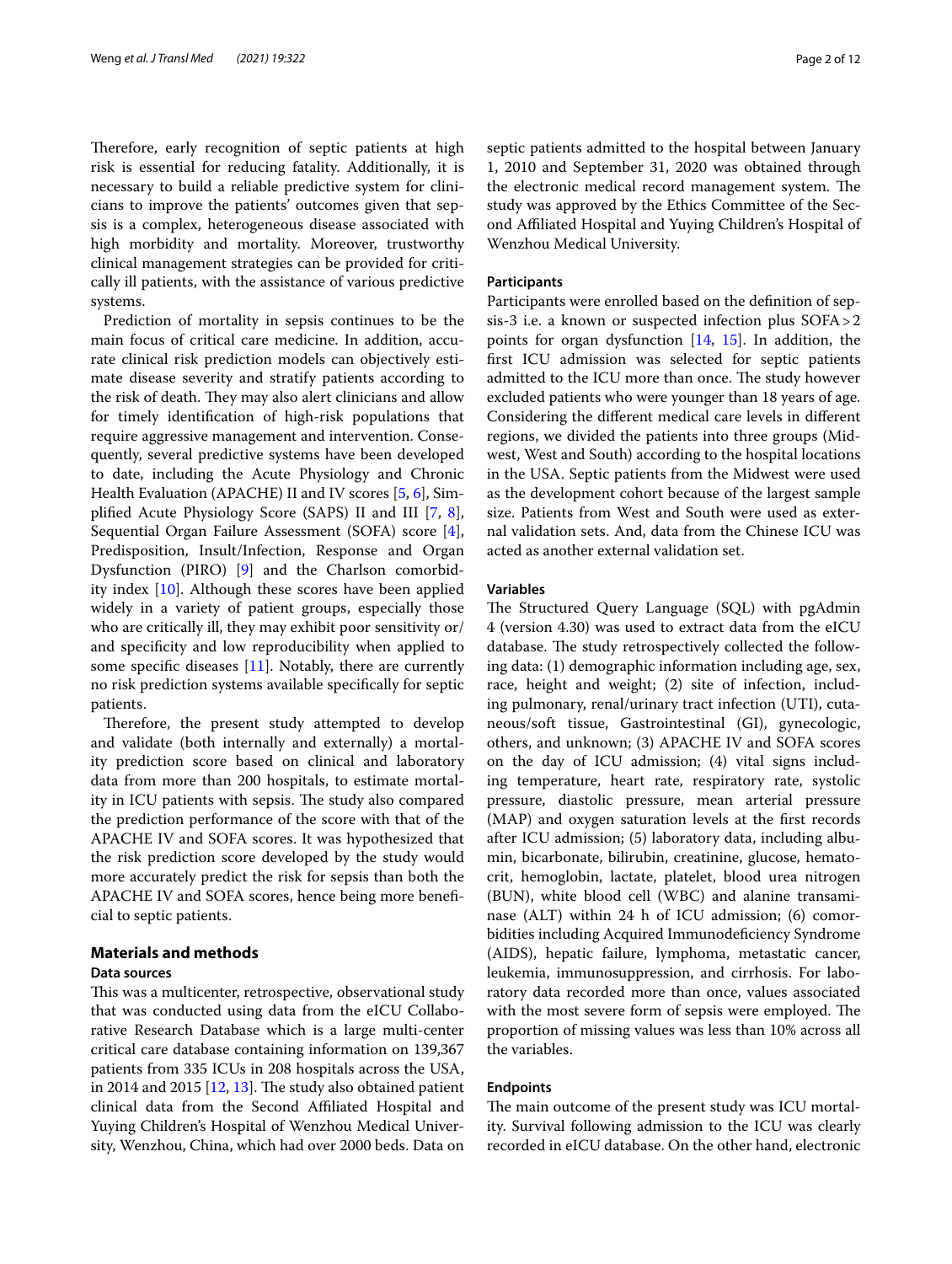medical records were used to retrieve information on patients who survived following admission in the ICU of the Second Afliated Hospital and Yuying Children's Hospital of Wenzhou Medical University.

#### **Statistical analysis**

The Shapiro–Wilk test was used to examine whether the data was normally distributed. Categorical variables were described by frequency (percentages) and mean (SD) or median (interquartile range) for continuous variables, as appropriate. In addition, non-normal continuous variables were compared using the Wilcoxon rank-sum test while the Student's t test was employed for the normally distributed data. Moreover, categorical variables were analyzed using the chi-squared test or Fisher's exact test, accordingly.

The primary outcome for the study was ICU mortality. Therefore, univariate logistic regression analyses were conducted to identify the unadjusted association between potential predictors and ICU mortality. For the ICU mortality model, the backward stepdown logistic regression based on the smallest Akaike Information Criterion (AIC) value was selected to confrm the independent risk variables for ICU mortality [\[16\]](#page-10-14). Additionally, multicollinearity of variables was examined using the Variance Infation Factor (VIF) for each predictive variable and a  $VIF \geq 5$  indicated multicollinearity among variables.

Thereafter, the above continuous independent predictor variables were transformed into categorical variables based on quartiles then all the categorical variables (including AIDS, hepatic failure and metastatic cancer) were subjected to multivariable logistic regression to identify the fnal predictor variables in the prediction scoring system. The study developed this scoring system to predict mortality in septic patients and named it, Prediction of Sepsis Mortality in the ICU (POSMI). POSMI was developed by allocating an integer or half an integer score, which was calculated by dividing the regression coefficient of each predictor variable with the smallest regression coefficient. The sum of each predictor variable score yielded a total score for each individual and this total score was included in the fnal regression model. In addition, the model's discrimination for ICU mortality was examined using the area under the receiver operating characteristic curve (AUC) and calibration was conducted using calibration curves and the Hosmer– Lemeshow (H–L) goodness-of-ft test. Moreover, the DeLong's non-parametric method was used to compare the two AUC values with an equal sample size [\[17\]](#page-10-15). Following recommendations by Hosmer and Lemeshow, an  $AUC \geq 0.7$  indicated an acceptable discrimination while an  $AUC \geq 0.8$  showed excellent discrimination. Furthermore, Integrated Discrimination Improvement (IDI) was used to evaluate improvement in model performance [[18\]](#page-10-16) and the 95% Confidence Intervals (CIs) were calculated using non-parametric bootstrapping. In order to assess the clinical utility of the POSMI score, Decision Curve Analysis (DCA) was performed to compare the net beneft of the POSMI, APACHE IV and SOFA scores in the prediction of ICU mortality, at diferent threshold probabilities.

Given that missing data could have infuenced the results to some extent, the multiple imputation technique using chained equations was employed in order to minimize bias and maintain the power of the study before data analysis. The "mice" package in R was used to implement this method. Additionally, sensitivity analyses were conducted to evaluate the infuence of missing value flling. All the statistical analyses were conducted using R (version 3.6.1) and a  $p$  value < 0.05 was considered to be statistically signifcant.

# **Results**

# **Populations**

Ten thousand seven hundred and ffty four septic patients from the eICU database met the inclusion criteria. Based on geographical locations in the USA, 4236 patients were from the Midwest, 3185 from the West, 2934 from the South, 386 from the Northeast and 13 were from unknown locations. In addition, the study consecutively collected a total of 1878 sepsis cases from the Second Afliated Hospital and Yuying Children's Hospital of Wenzhou Medical University, Wenzhou, China, between January 2010 and September 2020. Notably, septic patients from the Midwest, who had the largest sample size, were used as the development cohort. The median age in the development cohort was 69 years (range, 57 to 80 years) and 53% of the patients were male. Additionally, the infection sites most frequently associated with sepsis were pulmonary (41%), renal/UTI (23%), GI (13%), unknown (10%), cutaneous/soft tissue (8%) and others (4%). The ICU mortality and hospital mortality rates were 11.8%, and 19.1%, respectively. On the other hand, patients from the West of USA and Wenzhou, China were used as the validation set, named as the West and Wenzhou validation cohorts. Moreover, patients from the Northeast and unknown regions were grouped into the South region due to the small sample sizes and used as another validation set, named as the South validation cohort. Table [1](#page-3-0) shows the demographic and clinical characteristics of the development and validation cohorts.

#### **Predictors of ICU mortality**

Univariate logistic regression was used to test for the potential risk factors that would predict ICU mortality. Most of the variables were associated with ICU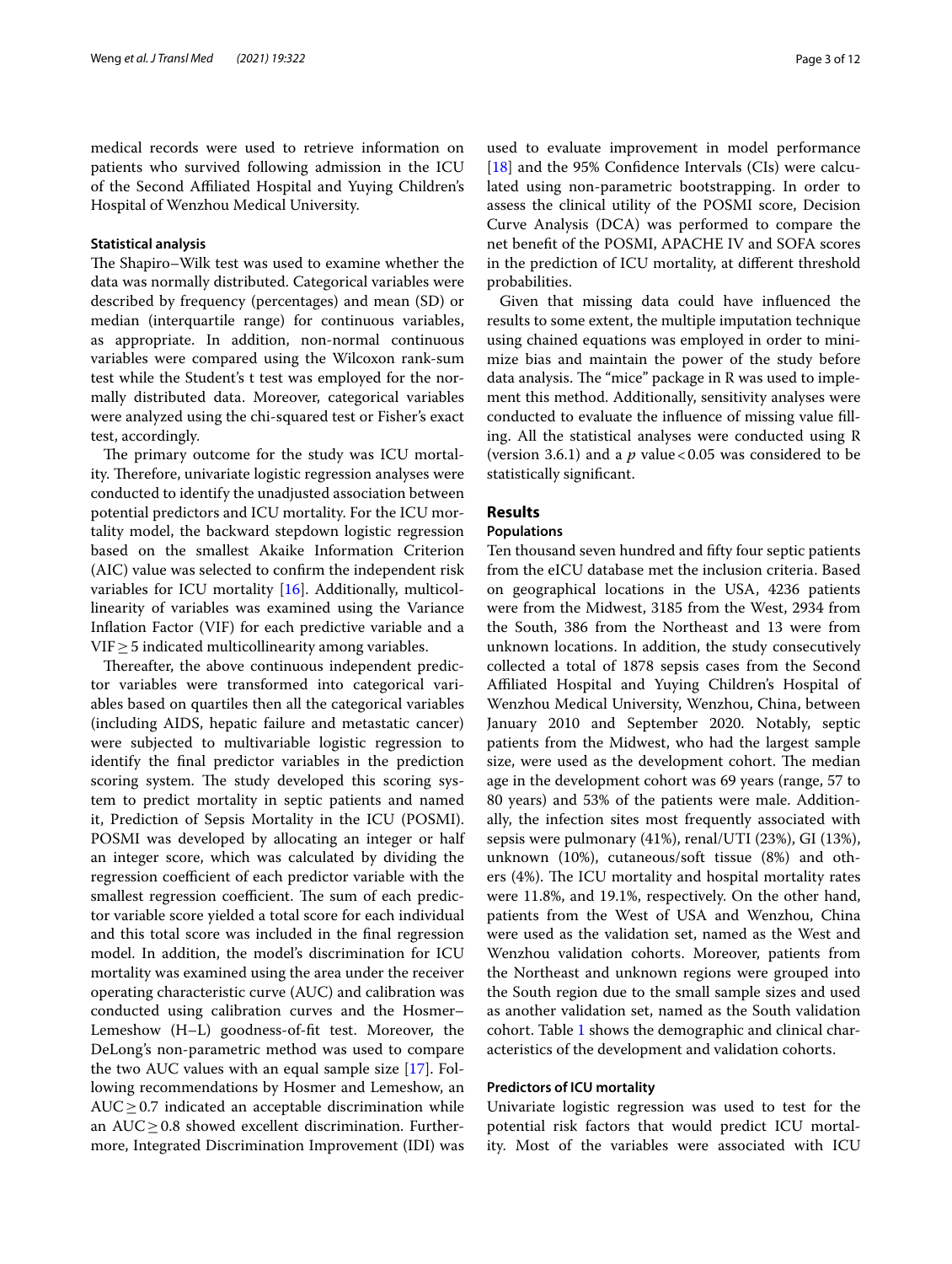# **Variables Midwest development cohort (n**=**4236); n (%) West validation cohort (n**=**3185) South validation cohort (n**=**3333) Wenzhou validation cohort (n**=**1878) n (%)** *P* **value\* n (%)** *P* **value\* n (%)** *P* **value\*** Demographics and social history Age, median (IQR, years) 69 (57, 80) 68 (56, 79) 0.027 69 (58, 80) 0.939 69 (57.25, 80) 0.949 Male sex, n (%) 2252 (53) 1650 (52) 0.26 1716 (52) 0.164 1020 (54) 0.422 Race, n (%)  $< 0.001$   $< 0.001$   $< 0.001$ African American 411 (10) 107 (3) 629 (19) Asian 63 (1) 53 (1) 63 (3) 644 (1) Caucasian 3426 (81) 2495 (78) 2277 (68) Hispanic 219 (7) 54 (1) 183 (6) 219 (7) 185 (8) Native American 23 (1) 23 (1) 79 (2) 13 (0) Other/unknown 269 (6) 239 (8) 239 (8) 151 (5) Height, median (IQR, cm) 170 (161.8, 177.8) 170 (162, 177.8) 0.481 167.6 (160, 177.8) 0.035 170 (160, 177.8) 0.796 Weight, median (IQR) 77.1 (63.5, 95) 77.6 (64.4, 96.5) 0.244 77 (63.5, 94.2) 0.697 76.9 (63.4, 93.5) 0.207 Infection site, n (%) 0.014 <0.001 <0.001 Pulmonary 1745 (41) 1212 (38) 929 (28) 725 (39) Renal/UTI 985 (23) 770 (24) 862 (26) 389 (21) Cutaneous/soft tissue 337 (8) 280 (9) 231 (7) 140 (7) GI 544 (13) 468 (15) 384 (12) 384 (12) 350 (13) Gynecologic 2(0) 9 (0) 14 (0) 12 (0) 12 (0) 2 (0) Other 173 (4) 111 (3) 420 (13) 137 (7) Unknown 443 (10) 330 (10) 495 (15) 235 (13) Ventilation, n (%) 1411 (33) 1142 (36) 1142 (36) 1110 (33) 1111 (343 (34) 112 (3497 Severity score SOFA, median (IQR) 5 (3, 7) 5 (3, 7) 5 (3, 7) 5 (3, 7) 5 (3, 7) 5 (3, 7) 5 (3, 7) 5 (3, 7) 5 (3, 7) 5 (3, 7) 0.001 APACHE IV, median (IQR, Kg) 67 (53, 84) 71 (56, 90) <0.001 71 (57, 89) <0.001 71 (55, 90.75) <0.001 Vital signs Temperature, median (IQR) 37.4 (36.9, 38.1) 37.3 (36.9, 38.1) 0.787 37.3 (36.9, 38.1) 0.140 37.4 (36.9, 38.1) 0.673 Heart rate, median (IQR) 109 (94, 125) 112 (97, 128) <0.001 110 (96, 126) 0.020 111 (96, 127) 0.004 Respiratory rate, median (IQR) 29 (24, 35) 29 (25, 35) 0.004 29 (24, 35) 0.011 29 (24, 35) 0.036 Systolic pressure, median (IQR) 85 (75, 96) 84 (73, 95) <0.001 83 (72, 95) <0.001 84 (74, 96) 0.012 Diastolic pressure, median (IQR) 45 (37, 52) 44 (36, 52) 0.018 44 (36, 51) 0.006 44 (36, 52) 0.093 MAP, median (IQR, mmHg) 60 (52, 68) 59 (51, 67) 0.003 59 (51, 66) <0.001 59 (51, 67) 0.059 SpO2, median (IQR) 92 (89, 95) 92 (87, 95) 40.001 92 (88, 95) 0.112 92 (88, 95) 0.195 Laboratory tests Albumin, median (IQR) 2.6 (2.1, 3) 2.5 (2.1, 3) 0.008 2.5 (2.1, 3) 0.039 2.5 (2.1, 3) 0.028 Bicarbonate, median (IQR) 21 (17, 24) 20 (17, 24)  $\leq 0.001$  20 (17, 24)  $\leq 0.001$  20 (16.1, 23)  $\leq 0.001$ Bilirubin, median (IQR) 0.8 (0.5, 1.4) 0.8 (0.5, 1.5) 0.060 0.8 (0.5, 1.4) 0.658 0.8 (0.5, 1.4) 0.442 Creatinine, median (IQR) 1.67 (1.1, 2.81) 1.73 (1.11, 2.91) 0.143 1.7 (1.1, 2.83) 0.438 1.77 (1.11, 2.95) 0.114 Glucose, median (IQR) 107 (89, 136) 108 (88, 137) 0.771 108 (88, 136) 0.523 107 (88, 135) 0.283 Hematocrit, median (IQR) 31 (26.4, 35.5) 30.7 (26.1, 35.2) 0.051 30.8 (26, 35.4) 0.070 30.5 (26.6, 35.48) 0.381 Hemoglobin, median (IQR) 10.1 (8.6, 11.7) 10 (8.4, 11.6) 0.038 10 (8.4, 11.6) 0.033 10 (8.6, 11.7) 0.509 Lactate, median (IQR) 2.4 (1.5, 4.2) 2.6 (1.6, 4.6)  $\leq 0.001$  2.6 (1.6, 4.4)  $\leq 0.001$  2.7 (1.6, 4.68)  $\leq 0.001$ Platelet, median (IQR) 157 (106, 226) 157 (105, 222) 0.489 160 (102, 224) 0.419 155 (105, 231) 0.915 BUN, median (IQR) 33 (21, 52) 34 (22, 53) 0.122 34 (22, 53) 0.054 35 (22, 56) 0.002 WBC, median (IQR) 15.62 (10.4, 21.91) 15.8 (10.7, 22.5) 0.121 16 (10.6, 22.8) 0.063 15.8 (10.9, 22.3) 0.103 ALT, median (IQR) 28 (18, 56) 30 (18, 60) 0.141 30 (18, 59) 0.072 30 (18, 58) 0.165 Morbidities Dialysis, n (%) 205 (5) 168 (5) 0.426 170 (5) 0.641 91 (5) 1

# <span id="page-3-0"></span>**Table 1** Demographic and clinical characteristics of the patients with sepsis following ICU admission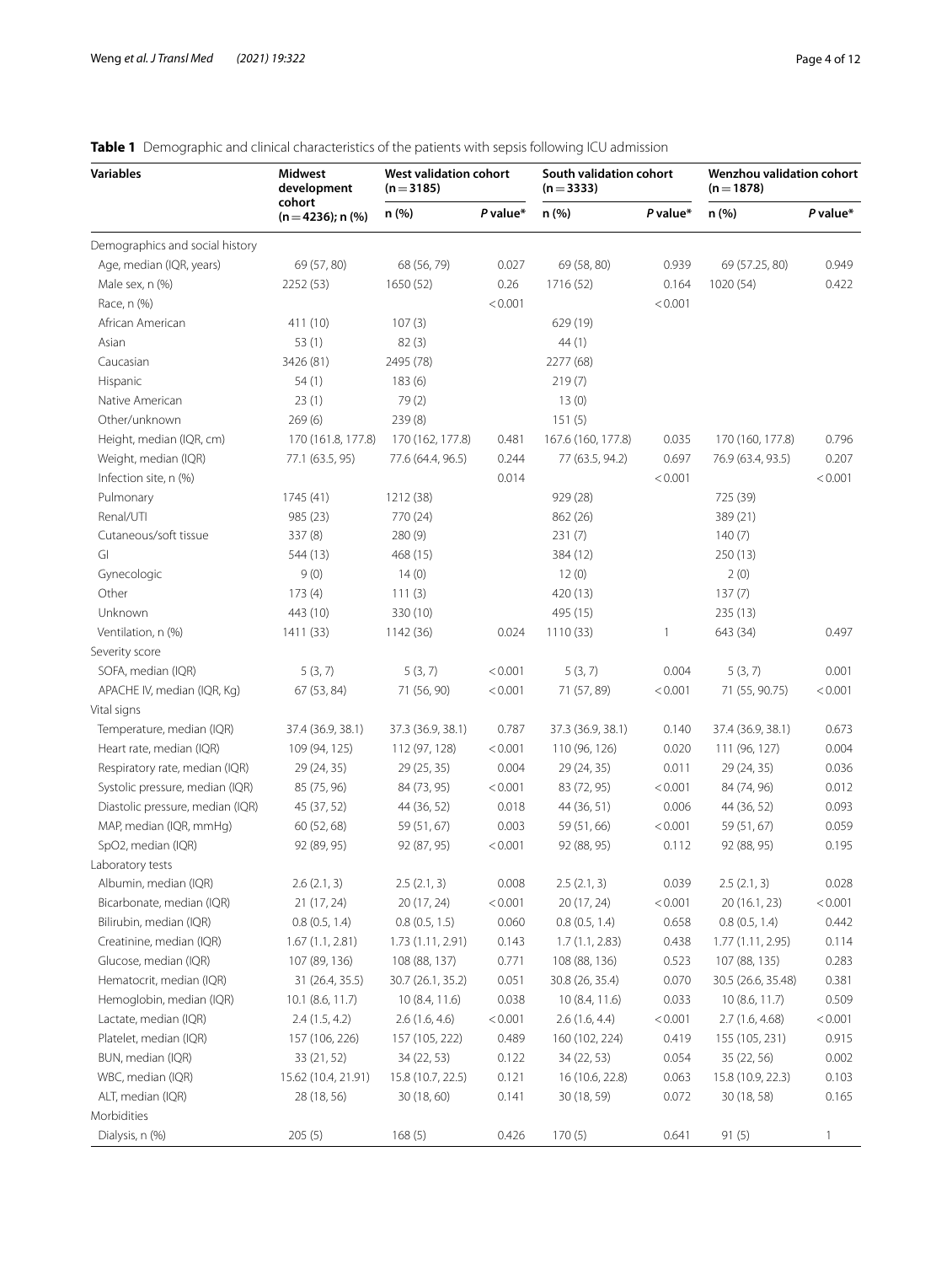| <b>Variables</b>                 | <b>Midwest</b><br>development<br>cohort<br>$(n=4236)$ ; n $(\%)$ | West validation cohort<br>$(n=3185)$ |          | South validation cohort<br>$(n=3333)$ |          | Wenzhou validation cohort<br>$(n=1878)$ |          |
|----------------------------------|------------------------------------------------------------------|--------------------------------------|----------|---------------------------------------|----------|-----------------------------------------|----------|
|                                  |                                                                  | n (%)                                | P value* | n(%)                                  | P value* | n (%)                                   | P value* |
| AIDS, n (%)                      | 10(0)                                                            | 17(1)                                | 0.059    | 9(0)                                  | 0.951    | 2(0)                                    | 0.365    |
| Hepatic failure, n (%)           | 75(2)                                                            | 80(3)                                | 0.033    | 77(2)                                 | 0.114    | 56(3)                                   | 0.003    |
| Lymphoma, n (%)                  | 34(1)                                                            | 30(1)                                | 0.606    | 31(1)                                 | 0.638    | 24(1)                                   | 0.104    |
| Metastatic cancer, (%)           | 138(3)                                                           | 114(4)                               | 0.489    | 119(4)                                | 0.496    | 1806(96)                                | 0.287    |
| Leukemia, n (%)                  | 69(2)                                                            | 59(2)                                | 0.521    | 73(2)                                 | 0.089    | 28(1)                                   | 0.744    |
| Immunosuppression, n (%)         | 213(5)                                                           | 192(6)                               | 0.068    | 200(6)                                | 0.072    | 103(5)                                  | 0.496    |
| Cirrhosis, n (%)                 | 123(3)                                                           | 107(3)                               | 0.292    | 113(3)                                | 0.253    | 58(3)                                   | 0.756    |
| Outcome                          |                                                                  |                                      |          |                                       |          |                                         |          |
| ICU mortality, n (%)             | 500 (12)                                                         | 471 (15)                             | < 0.001  | 467 (14)                              | 0.005    | 268(14)                                 | 0.008    |
| Hospital mortality, n (%)        | 808 (19)                                                         | 688 (22)                             | 0.008    | 724 (22)                              | 0.005    | 398 (21)                                | 0.059    |
| Length of ICU stay, median (IQR) | 53 (29, 101)                                                     | 55 (29, 113)                         | 0.172    | 53 (28, 105)                          | 0.95     | 54 (28, 100.75)                         | 0.736    |

#### **Table 1** (continued)

Continuous data are presented as median (interquartile range), whereas categorical data are presented as frequency (percentage)

\* p values compare the development cohort to each of the three validation cohorts using Wilcoxon Mann–Whitney test or exact Fisher test depending on whether the variable is continuous or categorical

mortality (Additional fle [1](#page-10-17): Table S1). However, the study performed the backward stepdown multivariate logistic regression analysis based on the smallest AIC value in order to determine the independent risk factors. The results revealed fourteen independent risk factors including; age, temperature, heart rate, respiratory rate, MAP,  $SpO<sub>2</sub>$ , mechanical ventilation, albumin, bilirubin, lactate, BUN, AIDS, hepatic failure and metastatic cancer (Additional file [1:](#page-10-17) Table S2). Thereafter, continuous variables were converted into categorical variables based on the quartiles in order to further validate the above continuous independent predictor variables and for practical purposes. Multivariable logistic regression analysis identified age > 50 years, temperature < 37 °C, respiratory rate>35 breaths/min,  $MAP \leq 50$  mmHg, SpO2<90%, albumin  $\leq$  2 g/dL, bilirubin  $\geq$  0.8 mg/dL, lactate  $\geq$  4.2 mmol/L, BUN  $\geq$  21 mg/dL, mechanical ventilation, hepatic failure and metastatic cancer (Additional file [1](#page-10-17): Table S3).

#### **The POSMI score**

Twelve variables were used to create the POSMI score and each prognostic variable was assigned a score (Table [2\)](#page-5-0). The POSMI score for each patient was derived by obtaining a sum of the points corresponding to prognostic factors, whose scores ranged from 0 to 25. In addition, septic patients in the Midwest development cohort were divided into four categories according to each POSMI score distribution. These included the low risk (0–6 points) category which had 1.2% ICU mortality, moderate risk (7–10 points) which had 6.3% ICU mortality, high risk (11–15 points) which had 23.3% ICU

mortality and very high risk (>7 points) which had 66.9% ICU mortality (Table [3\)](#page-5-1).

## **Risk stratifcation**

Classifcation of the Midwest development cohort based on the POSMI score resulted in 1126 (26.6%) patients in the low-risk class, 1,836 (43.3%) in the moderate-risk group, 1105 (26.1%) in the high-risk category and 169  $(4.0%)$  in the very high-risk class (Table [3\)](#page-5-1). Classification results for the West, South and Wenzhou validation cohorts were similar to those of the development cohort. In the West, South and Wenzhou validation cohorts, 24.8%, 24.5%, and 24.6% of the patients, respectively, were assigned to the low-risk class; 40.9%, 42.7% and 39.7%, respectively, fell under the moderate-risk group; 28.5%, 27.5% and 30.0%, respectively, were classifed into the high-risk category and 5.8%, 5.3% and 5.7%, respectively, were assigned to the very high-risk class (Table [3](#page-5-1)). Moreover, patients in the three validation cohorts showed ICU mortality rates similar to those in the development cohort, in the four risk classifcations (Table [3](#page-5-1)). Furthermore, the ICU mortality predicted by the POSMI score was very close to that of actual ICU mortality in the four diferent risk levels (Table [3](#page-5-1)).

# **Validation of the POSMI score**

Performance of the POSMI score was compared to that of the SOFA and APACHE IV scores in predicting ICU mortality in septic patients. The AUC value for the POSMI score was 0.831 (95% CI, 0.813–0.850) and was signifcantly higher than that of the SOFA score which was 0.728 (95 CI, 0.703–0.754) and the APACHE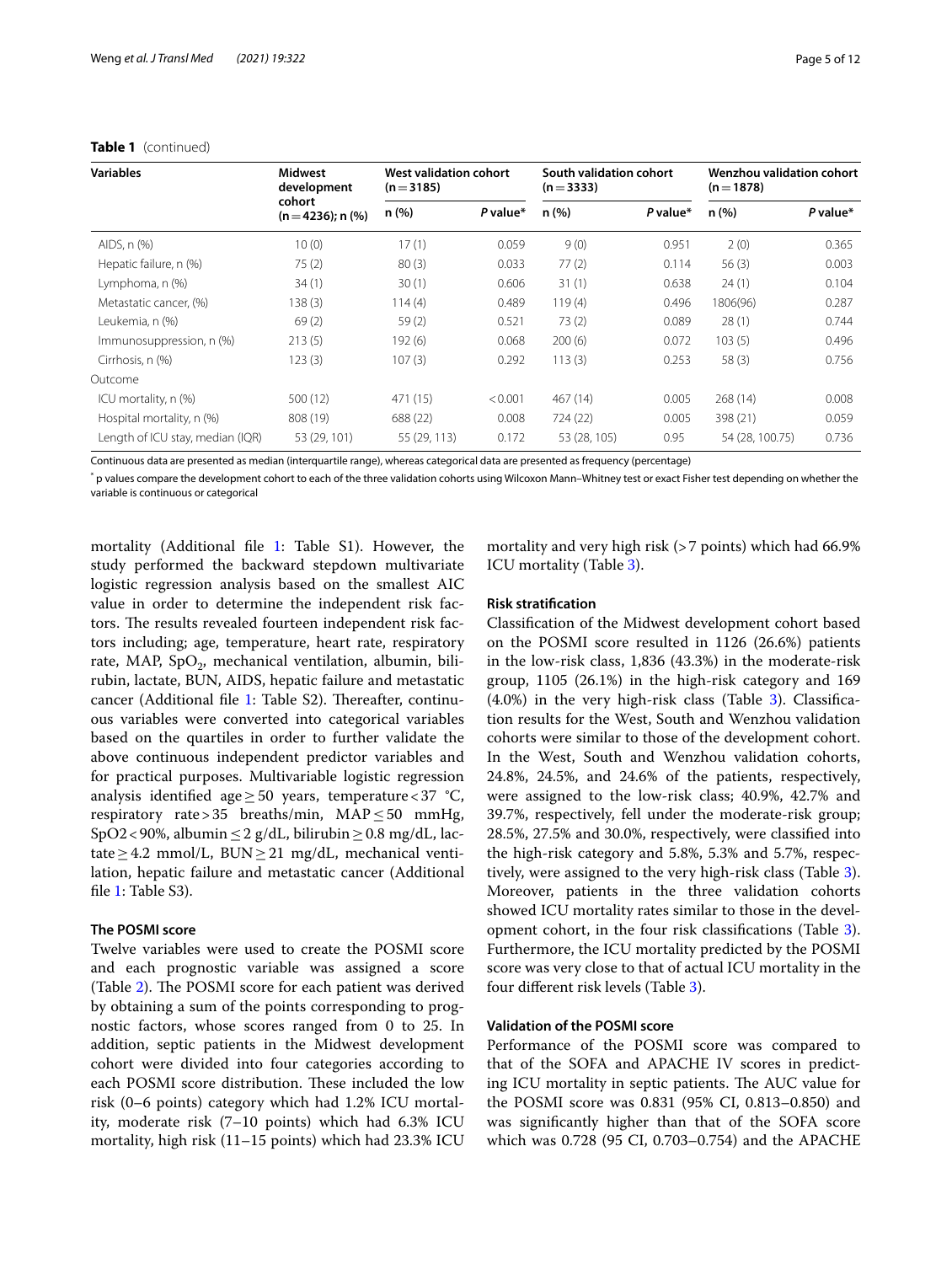<span id="page-5-0"></span>**Table 2** Risk factors for predictive model for ICU mortality in the midwest development cohort ( $n=4236$ )

| β                             | OR (95%CI) <sup>a</sup> | P-value       | Point <sup>b</sup>                                                                                                                                                                                                                 |
|-------------------------------|-------------------------|---------------|------------------------------------------------------------------------------------------------------------------------------------------------------------------------------------------------------------------------------------|
|                               |                         |               |                                                                                                                                                                                                                                    |
| 0.7901                        | 2.203 (1.294-3.899)     | $0.005$ 2     |                                                                                                                                                                                                                                    |
| 1.0021                        |                         | $< 0.001$ 2.5 |                                                                                                                                                                                                                                    |
| 1.2261                        |                         | $< 0.001$ 3   |                                                                                                                                                                                                                                    |
| 0.7332                        |                         | $< 0.001$ 2   |                                                                                                                                                                                                                                    |
| Respiratory rate, breaths/min |                         |               |                                                                                                                                                                                                                                    |
| 0.6111                        | 1.842 (1.312-2.600)     | < 0.001       | 1.5                                                                                                                                                                                                                                |
| 0.5886                        |                         | < 0.001       | 1.5                                                                                                                                                                                                                                |
| 0.8744                        |                         | < 0.001       | $\overline{\phantom{a}}$                                                                                                                                                                                                           |
| 0.9508                        |                         | $< 0.001$ 2   |                                                                                                                                                                                                                                    |
| 1.2014                        |                         | $< 0.001$ 3   |                                                                                                                                                                                                                                    |
| 0.6289                        | 1.875 (1.343-2.639)     | < 0.001       | 1.5                                                                                                                                                                                                                                |
|                               |                         |               |                                                                                                                                                                                                                                    |
| 0.5366                        | 1.710 (1.202-2.456)     | $0.003$ 1     |                                                                                                                                                                                                                                    |
| 0.7915                        | 2.206 (1.559-3.158)     | $< 0.001$ 2   |                                                                                                                                                                                                                                    |
|                               |                         |               |                                                                                                                                                                                                                                    |
| 0.4558                        | 1.577 (1.117-2.241)     | $0.010$ 1     |                                                                                                                                                                                                                                    |
| 0.9476                        |                         | $< 0.001$ 2   |                                                                                                                                                                                                                                    |
|                               |                         |               |                                                                                                                                                                                                                                    |
| 0.4779                        | 1.612 (1.117-2.349)     | $0.012$ 1     |                                                                                                                                                                                                                                    |
| 0.4119                        | 1.509 (1.049-2.192)     | $0.028$ 1     |                                                                                                                                                                                                                                    |
| 1.0401                        |                         | $< 0.001$ 2.5 |                                                                                                                                                                                                                                    |
| 1.0094                        |                         | $0.001$ 2.5   |                                                                                                                                                                                                                                    |
| 0.5894                        | 1.802 (1.051-2.997)     | $0.027$ 1     |                                                                                                                                                                                                                                    |
|                               |                         |               | $0 - 25$                                                                                                                                                                                                                           |
|                               |                         |               | 2.724 (1.641-4.724)<br>3.407 (2.050-5.923)<br>2.081 (1.546-2.811)<br>1.801 (1.292-2.526)<br>2.397 (1.673-3.481)<br>2.587 (1.926-3.502)<br>3.325 (2.665-4.156)<br>2.579 (1.869-3.595)<br>2.829 (2.006-4.043)<br>2.744 (1.468-4.993) |

*OR* odds ratio

<sup>a</sup> ICU mortality odds ratio

<sup>b</sup> Assignment of points to risk factors was based on a linear transformation of the corresponding β regression coefficient. The coefficient of each variable was divided by 0.4119 (the smallest absolute β value, corresponding to BUN≥33 to<52, mg/dL) and allocated an integer or an half integer score for each variable

IV score which was 0.773 (95% CI, 0.752–0.795), in the development cohort (Fig. [1](#page-6-0)A; Table [4](#page-6-1)). This indicated that the POSMI score had better discrimination than both the SOFA and APACHE IV scores. Similarly, the AUC values for the POSMI score in the West and South validation cohorts were more than 0.8 and were also signifcantly higher than those of both the SOFA and APACHE IV scores. The results therefore showed that the POSMI score had excellent discrimination in predicting mortality in ICU patients with sepsis (Fig. [1B](#page-6-0), C; Table [4\)](#page-6-1). In the Wenzhou validation cohort, the AUC value of the POSMI score was 0.798 (95% CI, 0.769–0.826) and was higher than that of the SOFA score which was 0.747 (95% CI, 0.714–0.780) and the APACHE IV score which was 0.777 (95% CI, 0.747–0.807). However, no signifcant diferences in AUC were obtained between POSMI and APACHE IV (Fig. [1D](#page-6-0); Table [4\)](#page-6-1).

| <b>Risk stratification</b>    | n(%)        | <b>Predicted ICU</b><br>mortality % (95%<br>CI) | <b>Actual ICU</b><br>mortality % |
|-------------------------------|-------------|-------------------------------------------------|----------------------------------|
| Midwest development<br>cohort |             |                                                 |                                  |
| Low                           | 1126 (26.6) | $1.3(1.2-1.3)$                                  | 1.2                              |
| Moderate                      | 1836 (43.3) | $6.1(5.8-6.4)$                                  | 6.3                              |
| High                          | 1105(26.1)  | $22.7(21.7-23.0)$                               | 23.3                             |
| Very high                     | 169 (4.0)   | $66.8(65.1 - 67.9)$                             | 66.9                             |
| West validation cohort        |             |                                                 |                                  |
| l ow                          | 789 (24.8)  | $1.8(1.7-1.8)$                                  | 1.8                              |
| Moderate                      | 1302 (40.9) | $7.3(7.1 - 7.4)$                                | 7.3                              |
| High                          | 908 (28.5)  | $25.0(24.5 - 26.6)$                             | 26.2                             |
| Very high                     | 186 (5.8)   | 66.3 (64.6-68.0)                                | 66.7                             |
| South validation cohort       |             |                                                 |                                  |
| Low                           | 816 (24.5)  | $1.4(1.3-1.4)$                                  | 1.3                              |
| Moderate                      | 1424 (42.7) | $6.4(6.4-6.5)$                                  | 6.5                              |
| High                          | 915 (27.5)  | $27.6(27.1 - 28.4)$                             | 28.3                             |
| Very high                     | 178 (5.3)   | 58.6 (57.6-59.6)                                | 59.0                             |
| Wenzhou validation<br>cohort  |             |                                                 |                                  |
| Low                           | 462 (24.6)  | $2.4(2.3-2.5)$                                  | 7.4                              |
| Moderate                      | 746 (39.7)  | $8.2(7.7 - 8.3)$                                | 8.2                              |
| High                          | 564 (30.0)  | 22.7 (21.8-23.4)                                | 23.4                             |
| Very high                     | 106 (5.7)   | $60.0(57.7 - 62.7)$                             | 60.4                             |

<span id="page-5-1"></span>**Table 3** Risk of ICU mortality in the development and validation cohorts according to risk stratifcation

The risk category was calculated by adding the points for each of the following risk factors. The prognostic index was categorized in four groups: low risk (0–6 points), moderate risk (>6-≤10 points), high risk (>10-≤15 points), and very high risk  $(>15$  points)

Additionally, the accuracy of the POSMI score was assessed using calibration curves and the H–L Chisquare test, in the development and validation cohorts. The bias-corrected curve, generated through a bootstrap method, showed a slight deviation from the reference line although the predicted ICU mortality was still in good agreement with the actual ICU mortality (Fig. [2](#page-7-0)). Moreover, the H–L Chi-square test showed that the POSMI score had good calibration in the Midwest development cohort (HL Chi-square=10.963;  $p=0.204$ ). Good calibration was also confirmed in the West (HL Chi-square =  $3.092$ ; p = 0.929), South (HL Chi-square = 10.888;  $p=0.208$ ) and Wenzhou validation cohorts (HL Chi-square = 13.135;  $p=0.107$ ) as shown in Table [4.](#page-6-1) In addition, there was a signifcant increase in the IDI of the POSMI score compared to that of the SOFA and APACHE IV scores in the development and validation cohorts. This suggested that the POSMI score could improve signifcantly in prediction performance (Table [4\)](#page-6-1). Furthermore, excellent discrimination and calibration were still observed in the sensitivity analyses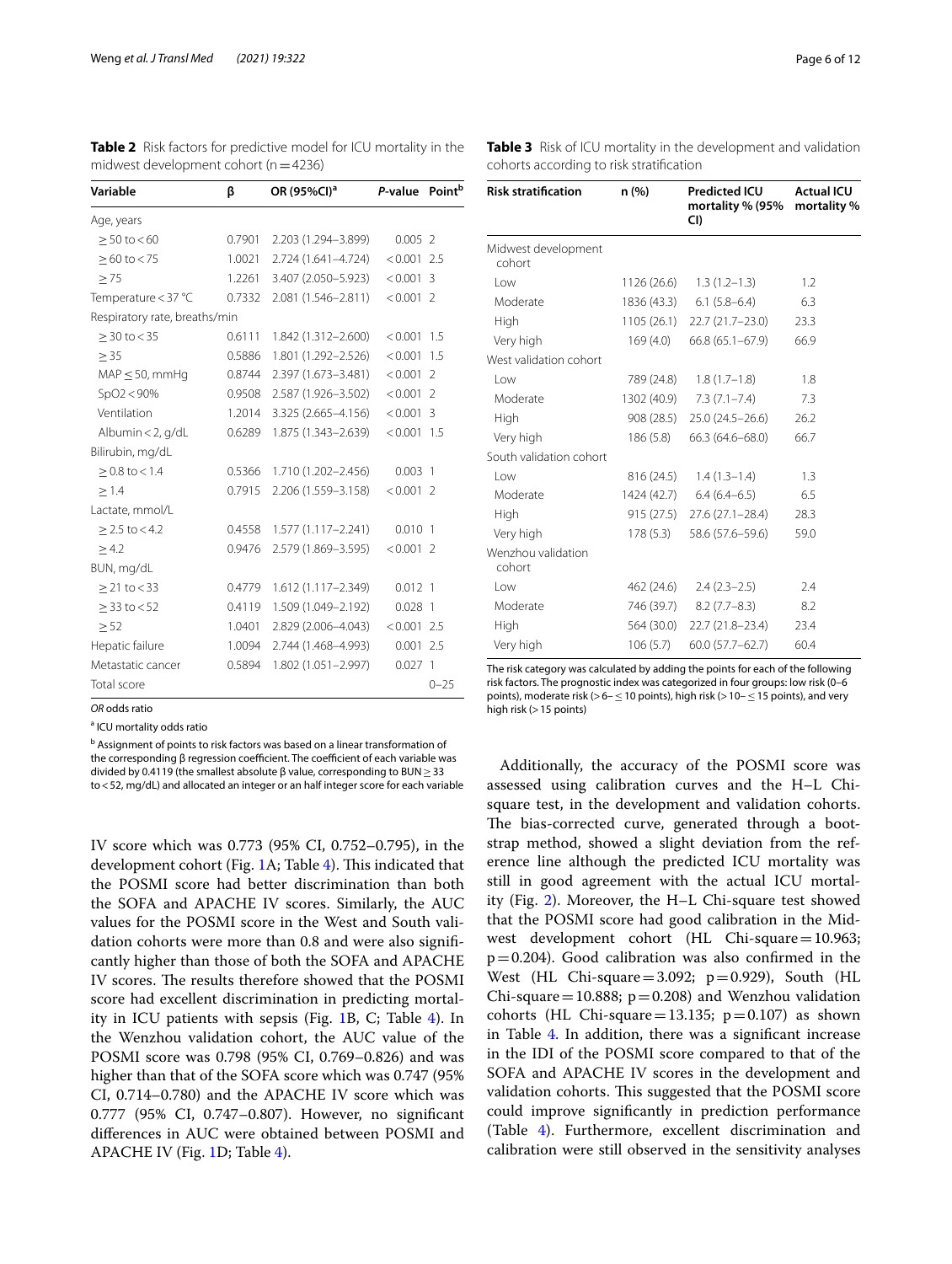

<span id="page-6-0"></span>

| validation cohort, $(C)$ South validation cohort and $(D)$ Wenzhou validation cohort |  |
|--------------------------------------------------------------------------------------|--|
|--------------------------------------------------------------------------------------|--|

<span id="page-6-1"></span>

|  |  |  |  | Table 4 Comparison of models in predicting the ICU mortality of sepsis |
|--|--|--|--|------------------------------------------------------------------------|
|--|--|--|--|------------------------------------------------------------------------|

|                            | <b>Predictive model</b> | <b>AUC</b>             | P value | <b>HL Chi-square</b> | P value | IDI                    | P value |
|----------------------------|-------------------------|------------------------|---------|----------------------|---------|------------------------|---------|
| Midwest development cohort | <b>POSMI</b>            | $0.831(0.813 - 0.850)$ |         | 10.963               | 0.2038  |                        |         |
|                            | <b>SOFA</b>             | $0.728(0.703 - 0.754)$ | < 0.001 |                      |         | $0.102(0.082 - 0.123)$ | < 0.001 |
|                            | <b>APACHE IV</b>        | $0.773(0.752 - 0.795)$ | < 0.001 |                      |         | $0.081(0.060 - 0.102)$ | < 0.001 |
| West validation cohort     | <b>POSMI</b>            | $0.829(0.809 - 0.049)$ |         | 3.0918               | 0.9285  |                        |         |
|                            | <b>SOFA</b>             | $0.741(0.716 - 0.766)$ | < 0.001 |                      |         | $0.108(0.085 - 0.131)$ | < 0.001 |
|                            | <b>APACHE IV</b>        | $0.763(0.740 - 0.786)$ | < 0.001 |                      |         | $0.095(0.073 - 0.117)$ | < 0.001 |
| South validation cohort    | A-SIMP                  | $0.825(0.805 - 0.845)$ |         | 10.888               | 0.2081  |                        |         |
|                            | <b>SOFA</b>             | $0.736(0.740 - 0.786)$ | < 0.001 |                      |         | $0.084(0.062 - 0.105)$ | < 0.001 |
|                            | <b>APACH IV</b>         | 0.758 (0.734-0.782)    | < 0.001 |                      |         | $0.077(0.057 - 0.098)$ | < 0.001 |
| Wenzhou validation cohort  | <b>POSMI</b>            | $0.798(0.769 - 0.826)$ |         | 13.135               | 0.1073  |                        |         |
|                            | <b>SOFA</b>             | $0.747(0.714 - 0.780)$ | 0.005   |                      |         | $0.042(0.014 - 0.069)$ | 0.003   |
|                            | <b>APACHE IV</b>        | $0.777(0.747 - 0.807)$ | 0.208   |                      |         | $0.035(0.001 - 0.060)$ | 0.007   |

*AUC* area under curve, *IDI* integrated discrimination improvement, *HL* Hosmer–Lemeshow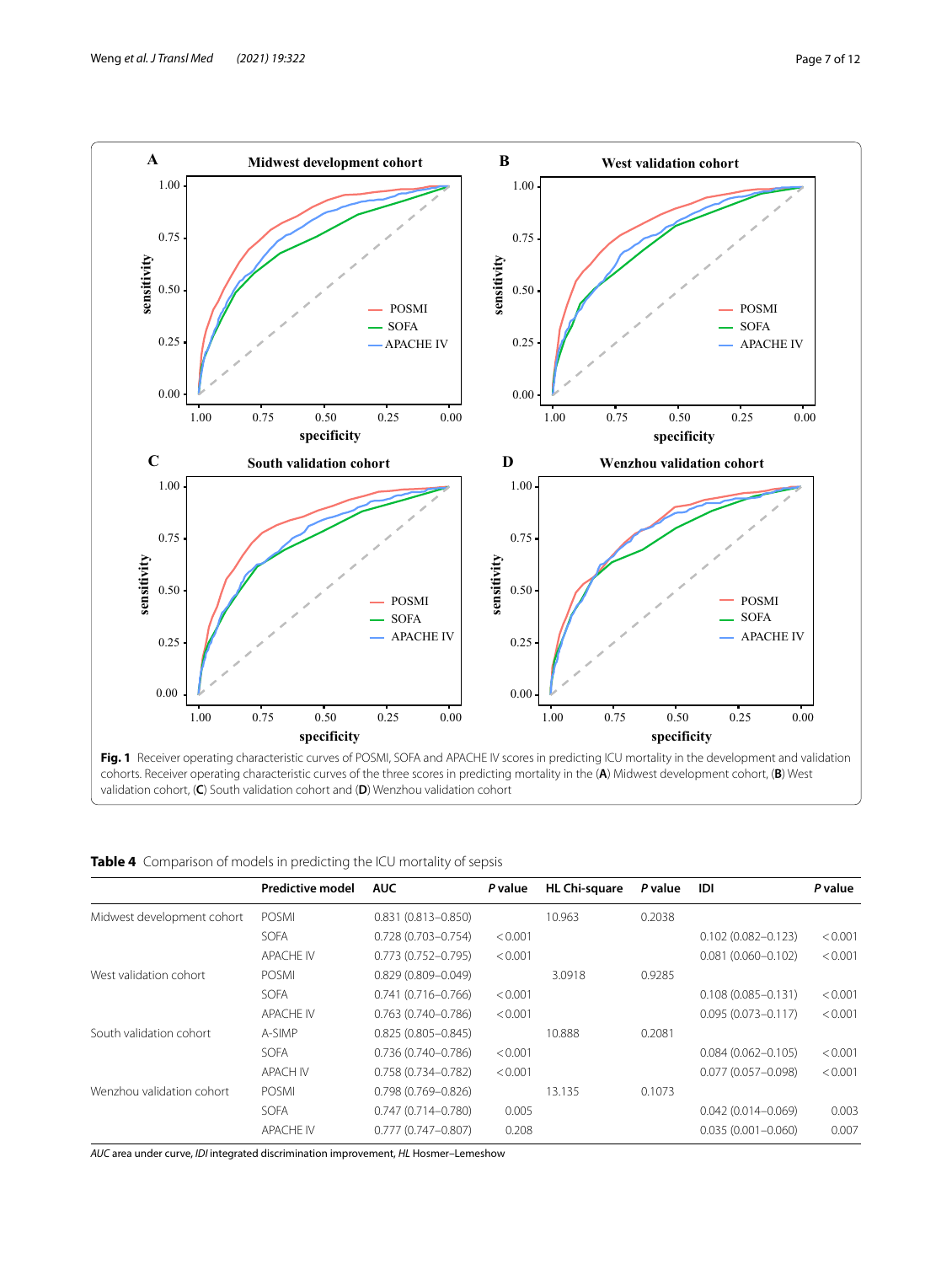

<span id="page-7-0"></span>when missing values were excluded, in the development and validation cohorts. In addition, the AUCs for predicting ICU mortality in the Midwest, West, South and Wenzhou cohorts were 0.794 (95% CI, 0.767–0.822), 0.818 (95% CI, 0.789–0.847), 0.835 (95% CI, 0.811–0.859) and 0.826 (95% CI, 0.790–0.862), respectively. On the other hand, the H–L goodness-of-ft test results were 13.761 ( $p=0.088$ ), 2.657 ( $p=0.954$ ), 1.008 ( $p=0.201$ ) and  $7.405(p=0.493)$ , respectively.

## **Net beneft of using the POSMI score**

Decision curve analysis (Fig. [3](#page-7-1)) showed that POSMI had a positive net beneft at a predicted threshold probability between 1 and 80% compared to treating septic

<span id="page-7-1"></span>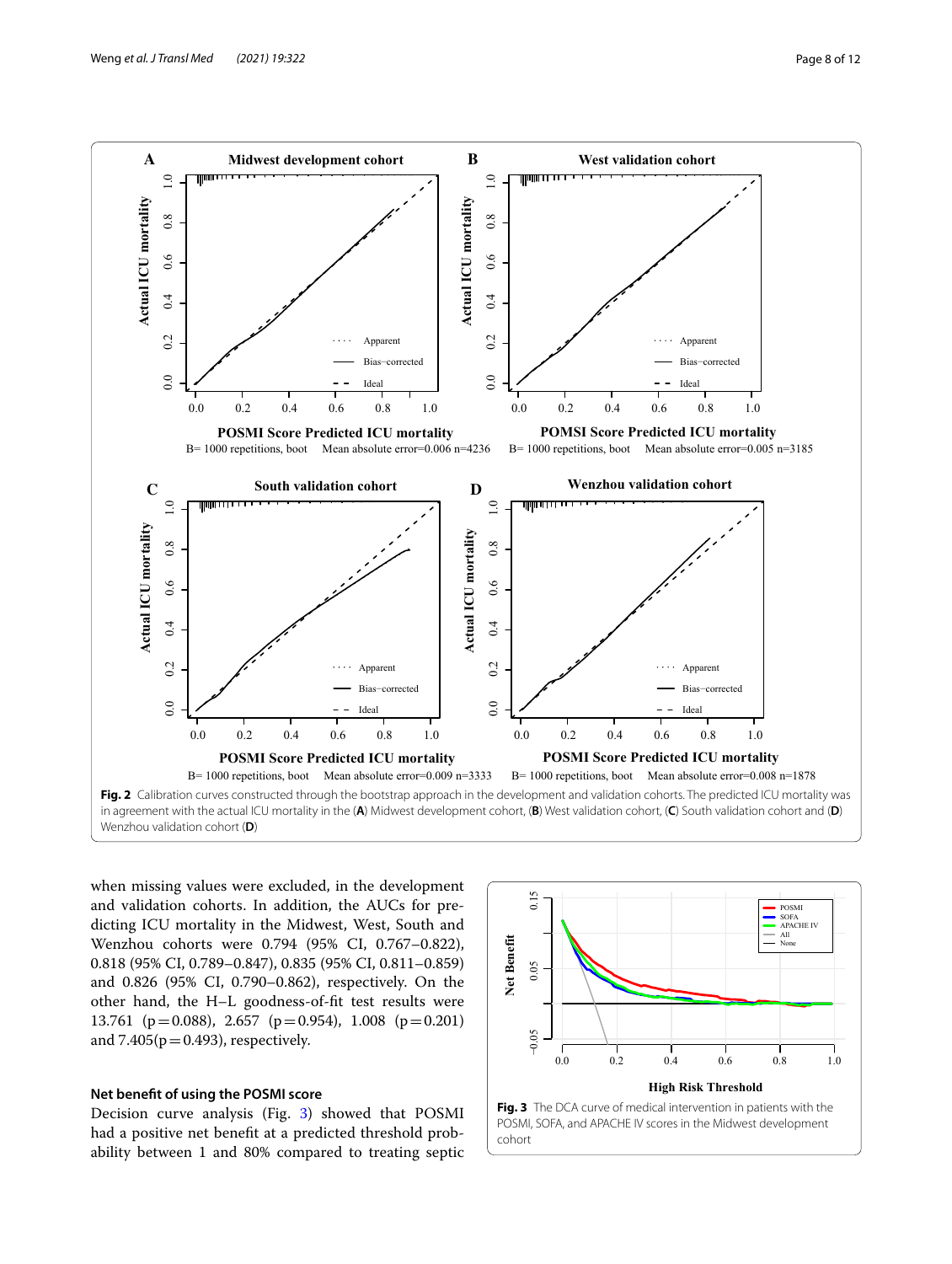patients as if they would all have died or they would all have survived (i.e., treat-all or treat-none strategies). The estimates of net benefts from using the POSMI score at diferent probability thresholds are provided in Table [5](#page-8-0) (more estimates of net benefts are shown in Table S4). When the predicted threshold probability was 1% to 60% for the SOFA score and 1–80% for the APACHE IV score, the net benefts were positive in both scores (Table [5](#page-8-0)). With regard to clinical use, medical treatment aided by POSMI had more net beneft than using both the SOFA and APACHE IV scores when the predicted threshold probability was between 1 and 80% (Fig. [3;](#page-7-1) Table [5\)](#page-8-0).

#### **Discussion**

The present study involved 12,631 patients admitted with sepsis to more than 300 ICUs in over 200 hospitals. The study developed and validated (both internally and externally) a POSMI score for predicting the risk of ICU mortality. Although some of the predictor variables in the risk score have been reported previously, there is a limited number of tools for predicting the risk of mortality in

<span id="page-8-0"></span>**Table 5** Net beneft of using the POSMI score, APACHE IV and SOFA compared to treating sepsis assuming all of them will die during the ICU stay

| <b>Threshold</b><br>probability | Net benefit      | Advantage<br>of using<br>A-SIMP<br>score |                  |             |                                                            |
|---------------------------------|------------------|------------------------------------------|------------------|-------------|------------------------------------------------------------|
|                                 | <b>Treat all</b> | <b>POSMI</b><br>score                    | <b>APACHE IV</b> | <b>SOFA</b> | <b>Difference</b><br>in net<br><b>benefit</b> <sup>a</sup> |
| 0.01                            | 0.924            | 0.93                                     | 0.925            | 0.924       | 0.006                                                      |
| 0.02                            | 0.847            | 0.863                                    | 0.851            | 0.847       | 0.016                                                      |
| 0.03                            | 0.769            | 0.813                                    | 0.777            | 0.769       | 0.044                                                      |
| 0.04                            | 0.689            | 0.777                                    | 0.709            | 0.689       | 0.088                                                      |
| 0.05                            | 0.607            | 0.731                                    | 0.665            | 0.608       | 0.124                                                      |
| 0.1                             | 0.169            | 0.553                                    | 0.474            | 0.409       | 0.384                                                      |
| 0.15                            | $-0.319$         | 0.433                                    | 0.321            | 0.296       | 0.752                                                      |
| 0.2                             | $-0.869$         | 0.328                                    | 0.222            | 0.195       | 1.197                                                      |
| 0.25                            | $-1.492$         | 0.257                                    | 0.149            | 0.138       | 1.749                                                      |
| 0.3                             | $-2.203$         | 0.223                                    | 0.103            | 0.103       | 2.426                                                      |
| 0.35                            | $-3.025$         | 0.182                                    | 0.076            | 0.089       | 3.207                                                      |
| 0.4                             | $-3.983$         | 0.162                                    | 0.064            | 0.067       | 4.145                                                      |
| 0.45                            | $-5.116$         | 0.139                                    | 0.04             | 0.065       | 5.255                                                      |
| 0.5                             | $-6.475$         | 0.114                                    | 0.024            | 0.026       | 6.589                                                      |
| 0.55                            | $-8.136$         | 0.096                                    | 0.02             | 0.013       | 8.232                                                      |
| 0.6                             | $-10.212$        | 0.059                                    | $-0.005$         | 0.004       | 10.271                                                     |
| 0.65                            | $-12.881$        | 0.047                                    | $-0.004$         | 0.01        | 12.928                                                     |
| 0.7                             | $-16.441$        | 0.013                                    | $-0.011$         | 0.005       | 16.454                                                     |
| 0.75                            | $-21.424$        | 0.03                                     | 0.006            | 0.01        | 21.454                                                     |
| 0.8                             | $-28.898$        | 0.004                                    | 0.004            | 0.008       | 28.902                                                     |

<sup>a</sup> Compare with treat all

septic patients [[19](#page-10-18)[–21](#page-10-19)]. Notably, the novel POSMI score developed by the study had a number of advantages. The score could easily be implemented based on the available common variables and had good calibration as well as discrimination for ICU mortality in septic patients in both the development and validation cohorts. Additionally, the discrimination and IDI of the POSMI score were signifcantly higher than those of the APACHE IV and SOFA scores (discrimination of the POSMI score was similar to that of the APACHE IV score in Wenzhou validation cohort). The score may therefore be ideal for guiding decision-making in clinical practice for the management of septic patients. Moreover, the POSMI score showed comparable or better discrimination for predicting ICU mortality in sepsis, compared to other predictive scoring systems in sepsis and critically ill patients. Such include prediction of mortality in sepsis (AUC, 0.68– 0.75) [[20,](#page-10-20) [22](#page-10-21)[–24](#page-11-0)], prediction of ICU mortality in surgical patients (AUC, 0.72) [\[25\]](#page-11-1), prediction of mortality in the critically ill with sepsis using the SOFA score (AUC, 0.77) [[26\]](#page-11-2) and prediction of mortality in an academic cardiac intensive care unit using the APACHE IV score (AUC, 0.82) [[27\]](#page-11-3). Considering the high morbidity and mortality rates associated with sepsis, it is necessary to establish a risk score for clinicians to accurately predict and evaluate the outcomes of septic patients. This will also be important in clinical decision-making.

Body temperature is a main area of focus in studies on sepsis [\[28](#page-11-4)]. For instance, two recent studies on body temperature and sepsis showed that hyperpyrexia was associated with poor prognosis in septic patients [\[29](#page-11-5), [30](#page-11-6)]. In addition, a randomized controlled trial demonstrated that fever control by external cooling, signifcantly reduced early mortality in septic shock [\[31\]](#page-11-7). Additionally, most studies showed that hypothermia was associated with a higher mortality in septic patients [[32](#page-11-8)[–34](#page-11-9)]. According to a previous study, the occurrence of fever in sepsis may be associated with better survival [[35\]](#page-11-10). However, the present study found an association between an admission body temperature below 37 °C and the risk of ICU mortality although body temperature alone was not sufficiently predictive of the severity of illness. In addition to body temperature, the study showed that respiratory rate and blood pressure were also predictors of poor outcomes in patients with sepsis. It is noteworthy that the two have been adopted as predictors in many critical illness prediction scoring systems, such as qSOFA [[20](#page-10-20)] as well as the APACHE II and IV scores [[5,](#page-10-3) [6\]](#page-10-4). Moreover, heart rate was not independently associated with mortality from sepsis in the study. Nonetheless, variability in heart rate was associated with mortality from sepsis in some studies previously reported [[36–](#page-11-11)[38](#page-11-12)]. Consequently, heart rate at admission was not incorporated in the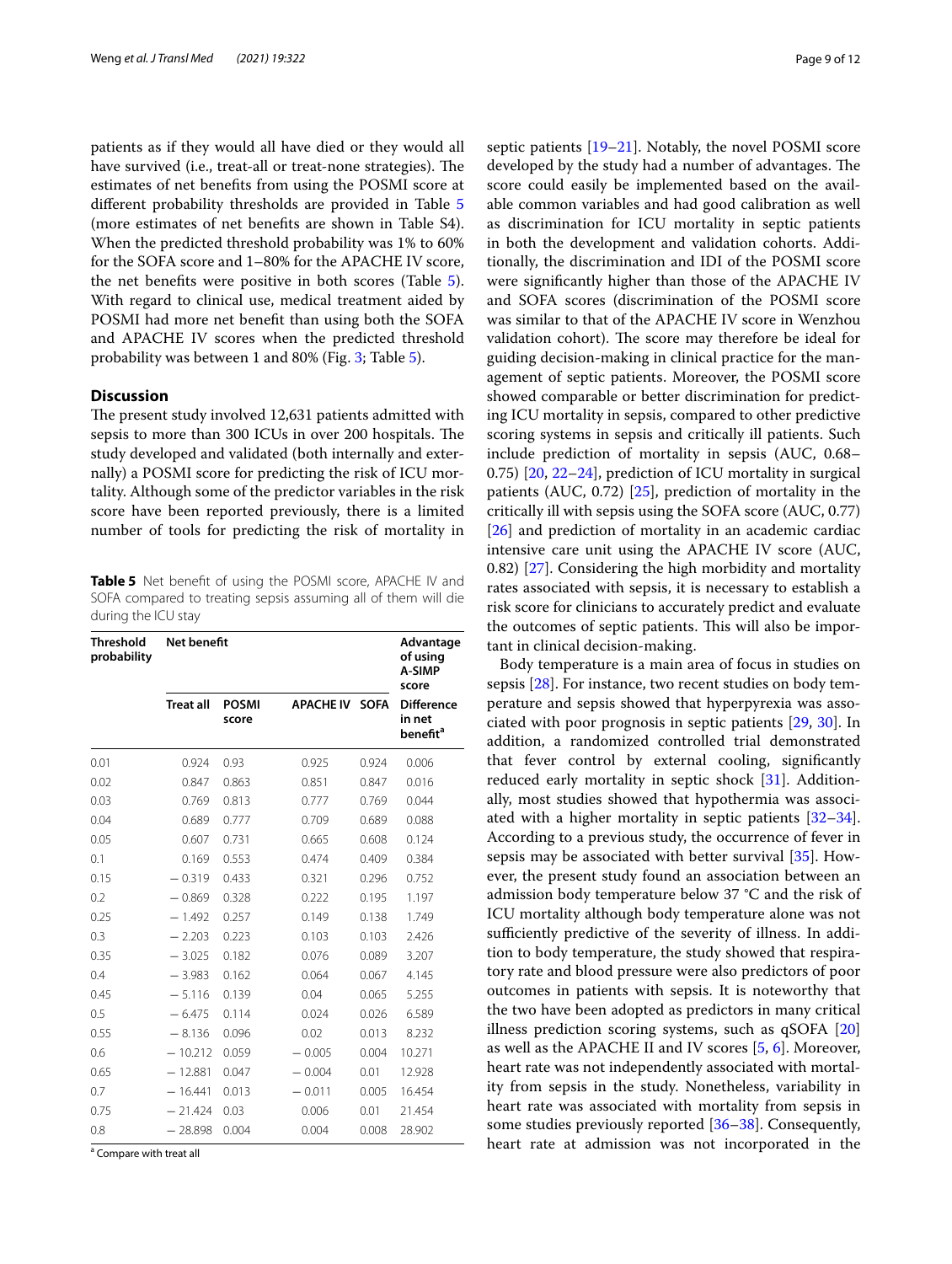prediction model for convenience of implementation and practical implications. The POSMI score also included age, SpO2, mechanical ventilation, hepatic failure, metastatic cancer and clinical laboratory values. Patients with low SpO2 or mechanical ventilation may have already developed sepsis-induced acute respiratory failure/Acute Respiratory Distress Syndrome (ARDS) which is associated with high case-fatality [[2](#page-10-22), [39,](#page-11-13) [40](#page-11-14)]. Furthermore, the clinical laboratory variables incorporated in the present prediction model are plausible risk factors for sepsis. Notably, low albumin, high bilirubin and BUN refect acute and/or chronic damage of the liver and kidney, which are both strong and independent risk factors of prognosis in critical illness [[41](#page-11-15)]. Additionally, high serum lactate was proven to be signifcantly associated with mortality in patients with sepsis [\[42](#page-11-16)[–44](#page-11-17)]. All these factors could therefore provide important prognostic information for the prediction model.

Performance of the model in this study was evaluated based on discrimination and calibration through statistical analysis and graphical methods. The AUC for the development and validation cohorts ranged from 0.798 to 0.831, refecting the excellent ability of the model to discriminate ICU mortality in patients. Additionally, the H–L goodness-of-ft test results and calibration curves suggested that the predicted ICU mortality was similar to the actual ICU mortality, indicating that the prediction model was well calibrated. Moreover, the study validated the calibration of the prediction model at four risk levels (low-, moderate-, high- and very high risk). Expectedly, the ICU mortality predicted by the model was almost consistent with the actual ICU mortality. In addition, the IDI of POSMI in the development and validation cohorts were all signifcantly higher than those of the APACHE IV and SOFA score, suggesting that the prediction model was superior to both the APACHE IV and SOFA scores. The study also used cohorts with no missing values to conduct sensitivity analysis. Although the multiple imputation approach was used, the POSMI score still maintained excellent discrimination and calibration. With regard to clinical beneft, patients could get more net beneft from using the POSMI score.

Although a high- or a very high-risk score does not directly infuence treatment decision-making, it may be useful in making objective prognoses and recommendations for clinicians as well as patients and their families. Nevertheless, further studies are required to confrm the clinical application of the POSMI score. In addition, clinical trials on sepsis may beneft from using the POSMI score as an inclusion and exclusion criterion. For instance, very high-risk patients, where therapeutic measures may not bring clinical benefts because of the severity of disease and low-risk patients whose event rate may be too low to warrant inclusion, may be excluded to optimize the study design. Furthermore, the POSMI score could facilitate patient stratifcation in clinical studies.

The present study had a number of strengths. First, the POSMI score had excellent model performance in the development and external validation cohorts. The POSMI score was also relatively easy to calculate and all the variables could easily be obtained. In addition, the development and validation cohorts were from hospitals of diferent sizes (most hospitals from the eICU database are small and medium-sized while the Wenzhou validation cohort came from a large-sized hospital), making it possible to use the model in other hospitals or countries. Nonetheless, the study had a few limitations. First, this was a retrospective cohort study and although we adjusted for many potential confounders, the possibility of residual confounders remains, and the POSMI score was only validated in USA and China, further validation is needed to determine whether our prediction model is applied to other locations or countries. Second, information on the time from onset of illness to hospital admission was missing. Third, the reported ICU mortality was all-cause mortality, the cause of death was not available in the cohorts. Finally, there was no information about treatment in preventing the ICU mortality. Most notably, the baseline diferences between the study populations (diferent continents), ICU practices, study dates (2 years vs. 10 years, one of which includes the COVID-19 pandemic which is likely to have infuenced the ICU data collected during that time) were not addressed in present study. Hence, more prospective studies are therefore needed to validate these fndings.

# **Conclusions**

In conclusion, the present study developed and validated a simple risk score, POSMI score, which is valuable in predicting mortality in septic patients admitted to the ICU. The POSMI score is superior to the SOFA and APACHE IV scores in present study. We anticipate it will be most useful for risk stratifcation and decision-making.

#### **Abbreviations**

ICU: Intensive care unit; APHACHE: Acute physiology and chronic health evaluation; SAPS: Simplifed acute physiology score; SOFA: Sequential organ failure assessment; PIRO: Predisposition, insult/infection, response and organ dysfunction; SQL: Structured query language; UTI: Urinary tract infection; MAP: Mean arterial pressure; BUN: Blood urea nitrogen; WBC: White blood cell; ALT: Alanine transaminase; ARDS: Acquired immunodefciency syndrome; AIC: Akaike information criterion; VIF: Variance infation factor; POSMI: Prediction of sepsis mortality in the ICU; ROC: Receiver operating characteristic curve; H–L: Hosmer–Lemeshow; IDI: Integrated discrimination improvement; CI: Confdence interval; DCA: Decision curve analysis; SpO2: Oxyhemoglobin saturation; ARDS: Acute respiratory distress syndrome.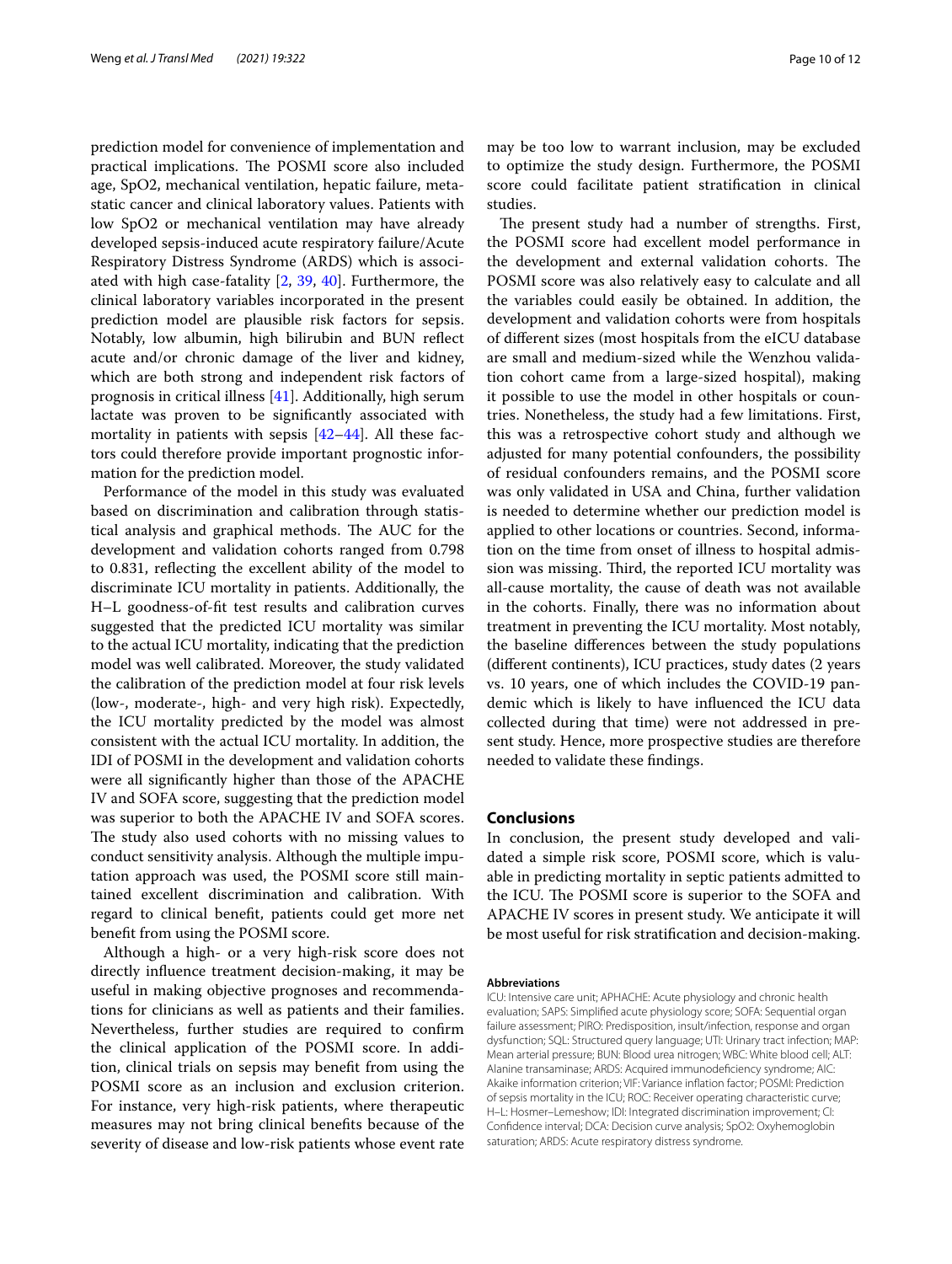# **Supplementary Information**

The online version contains supplementary material available at [https://doi.](https://doi.org/10.1186/s12967-021-03005-y) [org/10.1186/s12967-021-03005-y.](https://doi.org/10.1186/s12967-021-03005-y)

<span id="page-10-17"></span>**Additional fle 1: Table S1**. The prognostic factors of ICU mortality in univariate analysis. **Table S2**. The prognostic factors of ICU mortality in multivariate logistic analysis. **Table S3**. The independent prognostic factors of ICU mortality. **Table S4**. Net beneft of using the POSMI score, APACHE IV and SOFA compared to managing sepsis assuming all of them will die during the ICU stay.

## **Acknowledgements**

We thank the Dr. Cheng Lei for supporting this study (department of Neurosurgery, Xuanwu Hospital, China International Neuroscience Institute, Capital Medical University, Beijing, China). We also thank the intensivists, data managers, and other staff in the participating eICU Collaborative Research Database.

#### **Authors' contributions**

JW, RH, JW and ZW designed the study and drafted the manuscript; XM and ZX helped interpret the results and write some discussion; ZZ, PW and LW helped in the statistical analysis and result interpretation; CC prepared the fgures and interpret the results. JW and ZW are identifed as the guarantors of the paper, taking responsibility for the integrity of the work as a whole, from inception to published article. The author(s) read and approved the fnal manuscript.

#### **Funding**

This study was supported by National Natural Science Foundation of China, No. 81772054.

#### **Availability of data and materials**

The datasets used and/or analysed during the current study are available from the corresponding author on reasonable request.

## **Declarations**

#### **Ethics approval and consent to participate**

The study was based on existing dataset and was approved by the Ethics Committee of the Second Afliated Hospital and Yuying Children's Hospital of Wenzhou Medical University.

#### **Consent for publication**

Not applicable.

#### **Competing interests**

We declared no conficts of interest.

#### **Author details**

<sup>1</sup> Department of General Practice, The Second Affiliated Hospital and Yuying Children's Hospital of Wenzhou Medical University, Wenzhou 325027, China. <sup>2</sup> Department of Emergency Intensive Care Unit, The Second Affiliated Hospital and Yuying Children's Hospital of Wenzhou Medical University, Wenzhou 325027, China. <sup>3</sup> Department of Public Health, Robbins College of Health and Human Sciences, Baylor University, Waco, TX, USA. <sup>4</sup>Department of Geriatric Medicine, The First Afliated Hospital, Wenzhou Medical University, Wenzhou 325000, China. <sup>5</sup>Institute of Genomic Medicine, Wenzhou Medical University, Wenzhou 325000, China. <sup>6</sup>Institute of Bioscaffold Transplantation and Immunology, School of Basic Medical Sciences, Wenzhou Medical University, Wenzhou 325035, China. <sup>7</sup> Center for Health Assessment, Wenzhou Medical University, Wenzhou, China.

Received: 19 April 2021 Accepted: 23 July 2021 Published online: 29 July 2021

#### **References**

- <span id="page-10-0"></span>Vincent JL, Marshall JC, Namendys-Silva SA, et al. Assessment of the worldwide burden of critical illness: the intensive care over nations (ICON) audit. Lancet Respir Med. 2014;2(5):380–6.
- <span id="page-10-22"></span>2. Lelubre C, Vincent JL. Mechanisms and treatment of organ failure in sepsis. Nat Rev Nephrol. 2018;14(7):417–27.
- <span id="page-10-1"></span>3. Yébenes JC, Ruiz-Rodriguez JC, Ferrer R, et al. Epidemiology of sepsis in Catalonia: analysis of incidence and outcomes in a European setting. Ann Intensive Care. 2017;7(1):19.
- <span id="page-10-2"></span>4. Singer M, Deutschman CS, Seymour CW, et al. The third international consensus defnitions for sepsis and septic shock (Sepsis-3). JAMA. 2016;315(8):801–10.
- <span id="page-10-3"></span>5. Knaus WA, Draper EA, Wagner DP, et al. APACHE II: a severity of disease classifcation system. Crit Care Med. 1985;13(10):818–29.
- <span id="page-10-4"></span>6. Zimmerman JE, Kramer AA, McNair DS, et al. Acute physiology and chronic health evaluation (APACHE) IV: hospital mortality assessment for today's critically ill patients. Crit Care Med. 2006;34(5):1297–310.
- <span id="page-10-5"></span>7. Le Gall JR, Lemeshow S, Saulnier F. A new simplifed acute physiology score (SAPS II) based on a European/North American multicenter study. JAMA. 1993;270(24):2957–63.
- <span id="page-10-6"></span>8. Moreno RP, Metnitz PG, Almeida E, et al. SAPS 3—from evaluation of the patient to evaluation of the intensive care unit. Part 2: development of a prognostic model for hospital mortality at ICU admission. Intensive Care Med. 2005;31(10):1345–55.
- <span id="page-10-7"></span>9. Cardoso T, Teixeira-Pinto A, Rodrigues PP, et al. Predisposition, insult/ infection, response and organ dysfunction (PIRO): a pilot clinical staging system for hospital mortality in patients with infection. PLoS ONE. 2013;8(7):e70806.
- <span id="page-10-8"></span>10. Charlson ME, Pompei P, Ales KL, et al. A new method of classifying prognostic comorbidity in longitudinal studies: development and validation. J Chronic Dis. 1987;40(5):373–83.
- <span id="page-10-9"></span>11. Ghorbani M, Ghaem H, Rezaianzadeh A, et al. A study on the efficacy of APACHE-IV for predicting mortality and length of stay in an intensive care unit in Iran. F1000Res. 2017;6:2032.
- <span id="page-10-10"></span>12. Pollard TJ, Johnson AEW, Raffa JD, et al. The eICU Collaborative Research Database, a freely available multi-center database for critical care research. Sci Data. 2018;5:180178.
- <span id="page-10-11"></span>13. O'Halloran HM, Kwong K, Veldhoen RA, Maslove DM. Characterizing the patients, hospitals, and data quality of the eICU collaborative research database. Crit Care Med. 2020;48(12):1737–43.
- <span id="page-10-12"></span>14. Shankar-Hari M, Phillips GS, Levy ML, et al. Developing a new defnition and assessing new clinical criteria for septic shock: for the third international consensus defnitions for sepsis and septic shock (Sepsis-3). JAMA. 2016;315(8):775–87.
- <span id="page-10-13"></span>15. Levy MM, Fink MP, Marshall JC, et al. 2001 SCCM/ESICM/ACCP/ ATS/SIS international sepsis defnitions conference. Crit Care Med. 2003;31(4):1250–6.
- <span id="page-10-14"></span>16. Harrell FE Jr, Lee KL, Mark DB. Multivariable prognostic models: issues in developing models, evaluating assumptions and adequacy, and measuring and reducing errors. Stat Med. 1996;15(4):361–87.
- <span id="page-10-15"></span>17. DeLong ER, DeLong DM, Clarke-Pearson DL. Comparing the areas under two or more correlated receiver operating characteristic curves: a nonparametric approach. Biometrics. 1988;44(3):837–45.
- <span id="page-10-16"></span>18. Pencina MJ, D'Agostino RB Sr, D'Agostino RB, et al. Evaluating the added predictive ability of a new marker: from area under the ROC curve to reclassifcation and beyond. Stat Med. 2008;27(2):157–72.
- <span id="page-10-18"></span>19. Serafm R, Gomes JA, Salluh J, et al. A comparison of the Quick-SOFA and systemic infammatory response syndrome criteria for the diagnosis of sepsis and prediction of mortality: a systematic review and meta-analysis. Chest. 2018;153(3):646–55.
- <span id="page-10-20"></span>20. Seymour CW, Liu VX, Iwashyna TJ, et al. Assessment of clinical criteria for sepsis: for the third international consensus defnitions for sepsis and septic shock (Sepsis-3). JAMA. 2016;315(8):762–74.
- <span id="page-10-19"></span>21. Ford DW, Goodwin AJ, Simpson AN, et al. A severe sepsis mortality prediction model and score for use with administrative data. Crit Care Med. 2016;44(2):319–27.
- <span id="page-10-21"></span>22. Liu Z, Meng Z, Li Y, et al. Prognostic accuracy of the serum lactate level, the SOFA score and the qSOFA score for mortality among adults with Sepsis. Scand J Trauma Resusc Emerg Med. 2019;27(1):51.